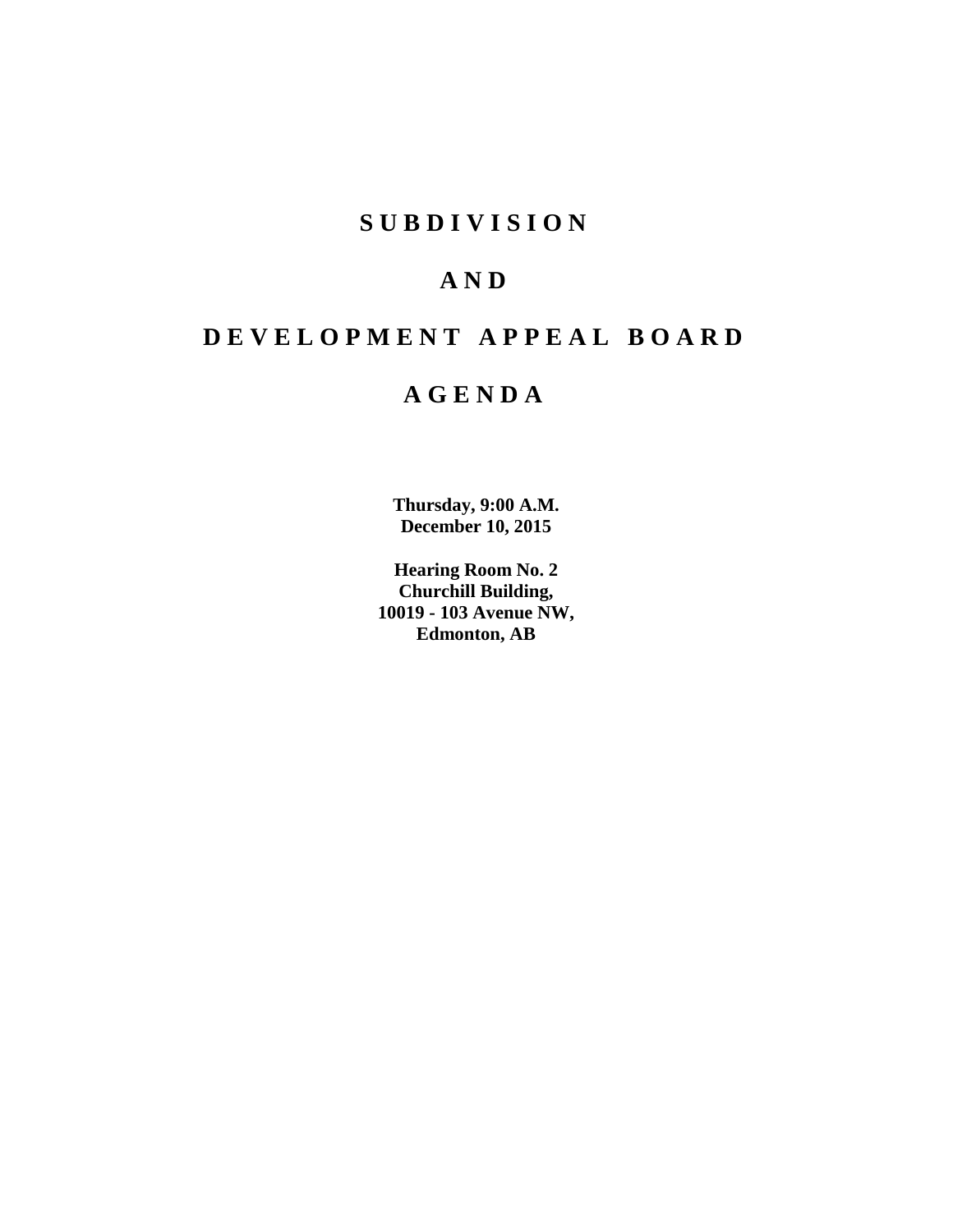| I            | 9:00 A.M.  | SDAB-D-15-297 | To construct an Accessory Building (Shed, 2.29m x)<br>2.29m)<br>11127 - 63 Avenue NW<br>Project No.: 180916842-001                           |
|--------------|------------|---------------|----------------------------------------------------------------------------------------------------------------------------------------------|
| $\mathbf{H}$ | 10:30 A.M. | SDAB-D-15-299 | To operate a Major Home Based Business (Dog<br>Care and Dog Walking business - AUNTIE LEAH'S<br>DOG CARE)                                    |
|              |            |               | 16102 - 88 Avenue NW<br>Project No.: 179526336-001                                                                                           |
|              | NOTE:      |               | Unless otherwise stated, all references to "Section numbers" in this Agenda<br>refer to the authority under the Edmonton Zoning Bylaw 12800. |

## **SUBDIVISION AND DEVELOPMENT APPEAL BOARD HEARING ROOM NO. 2**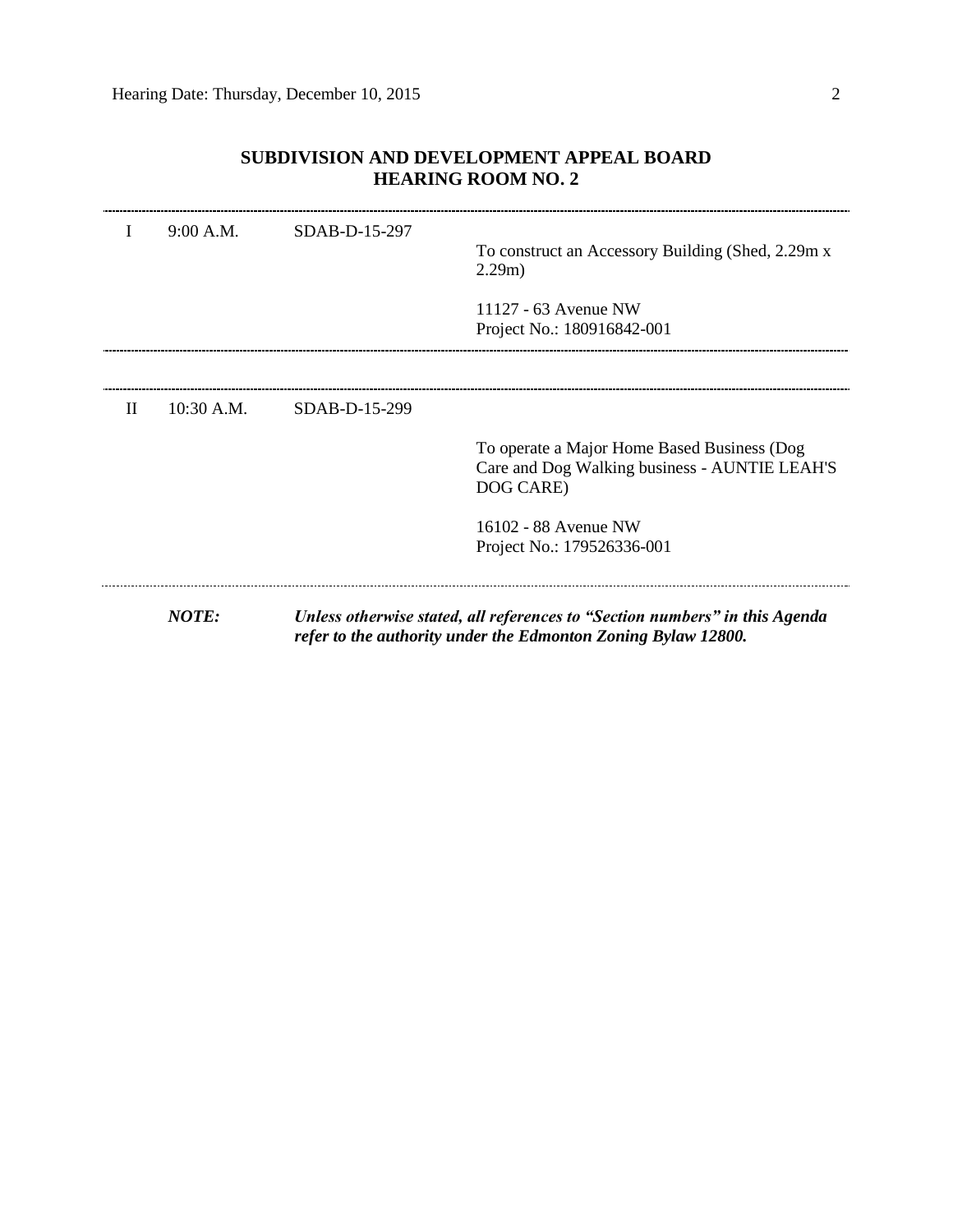#### ITEM I: 9:00 A.M. FILE: SDAB-D-15-297

### AN APPEAL FROM THE DECISION OF THE DEVELOPMENT OFFICER BY AN ADJACENT PROPERTY OWNER

APPELLANT:

APPLICATION NO.: 180916842-001 ADDRESS OF APPELLANT: 11123 - 63 Avenue NW APPLICATION: To construct an Accessory Building (Shed, 2.29m x 2.29m) DECISION OF THE DEVELOPMENT AUTHORITY: Approved with Notices DECISION DATE: November 3, 2015 DATE OF APPEAL: November 18, 2015 NOTIFICATION PERIOD: November 10, 2015 through November 23, 2015 RESPONDENT: ADDRESS OF RESPONDENT: 11127 - 63 Avenue NW MUNICIPAL DESCRIPTION OF SUBJECT PROPERTY: 11127 - 63 Avenue NW LEGAL DESCRIPTION: Plan 2609HW Blk 6 Lot 4 ZONE: RF1-Single Detached Residential Zone OVERLAY: Mature Neighbourhood Overlay STATUTORY PLAN: None

*Grounds for Appeal*

The Appellant provided the following reasons for appealing the decision of the Development Authority:

> The Accessory Building/Garden Shed is built to close to the property line. The Shed roof is sitting on Our Fence Post this will potentially ruin the post and disallows for proper maintenance to the fence. The fence was solely built and paid by us. The Shed roof overhangs the fence allowing water and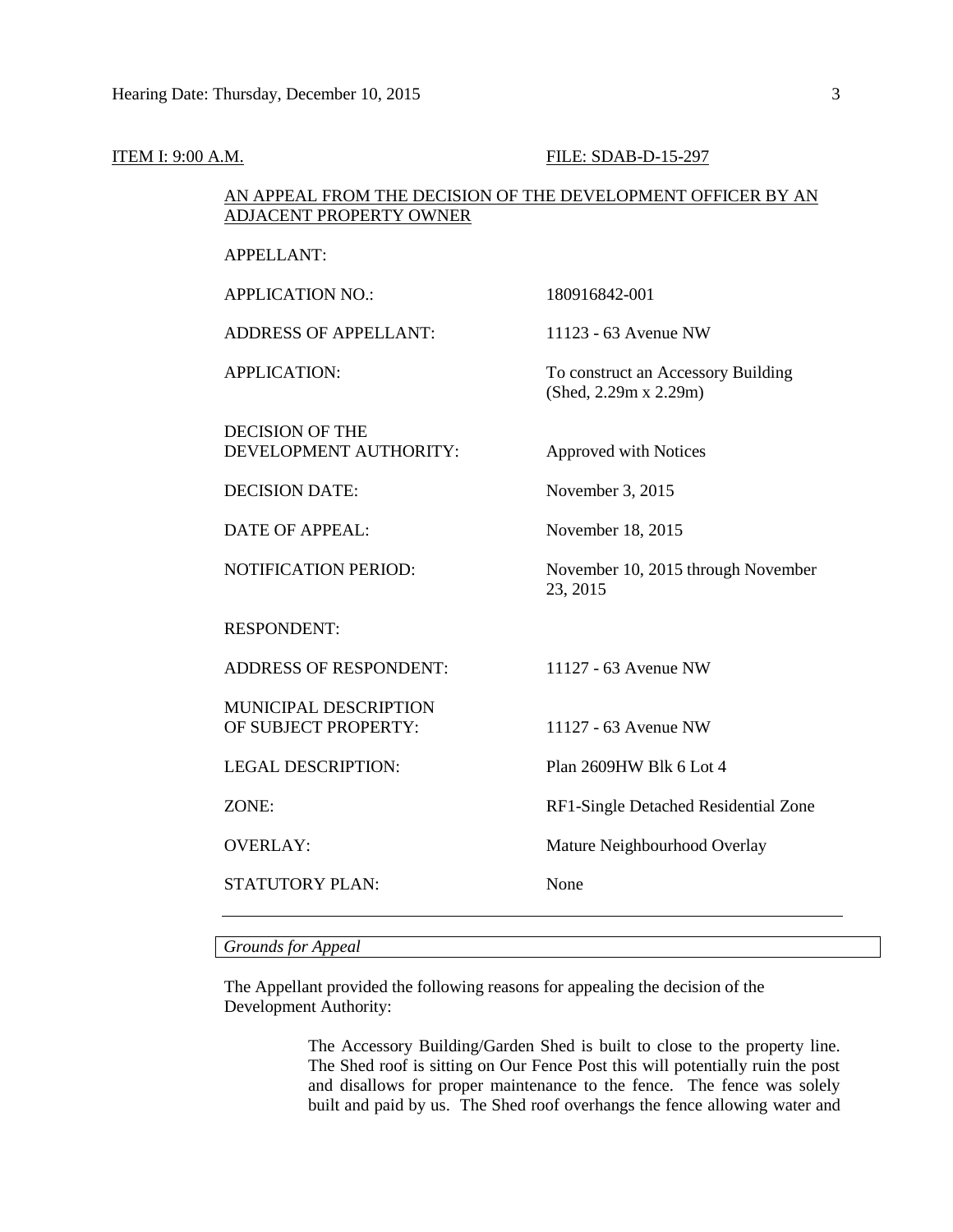snow to drain into our sideyard. The Shed as seen by pictures has been erected on an elevated platform that allows viewing into our yard and kitchen. We will need to put up privacy screening lattice and this will be difficult owing to the placement of this shed. The removal of the Shed will not cause hardship for the owner but it definitely will cause hardship to us the adjacent neighbour. Additionally we believe that the shed poses a potential fire hazard to our fence and garage if the owner were to store any flammable materials in the shed.

#### *General Matters*

#### **Appeal Information:**

The decision of the Development Authority was appealed by a neighbouring property owner.

The *Municipal Government Act*, RSA 2000, c M-26 states the following:

#### **Grounds for Appeal**

- **685(1)** If a development authority
	- (a) fails or refuses to issue a development permit to a person,
	- (b) issues a development permit subject to conditions, or
	- (c) issues an order under section 645,

the person applying for the permit or affected by the order under section 645 may appeal to the subdivision and development appeal board.

**685(2)** In addition to an applicant under subsection (1), any person affected by an order, decision or development permit made or issued by a development authority may appeal to the subdivision and development appeal board.

#### **Appeals**

**686(1)** A development appeal to a subdivision and development appeal board is commenced by filing a notice of the appeal, containing reasons, with the board within 14 days,

- (a) in the case of an appeal made by a person referred to in section 685(1), after
	- (i) the date on which the person is notified of the order or decision or the issuance of the development permit,

#### **General Provisions from the** *Edmonton Zoning Bylaw:*

Section 110.1 states that the **General Purpose** of the **RF1 Single Detached Residential Zone** is **"**to provide for Single Detached Housing while allowing other forms of small scale housing in the form of Secondary Suites, Semi-detached Housing and Duplex Housing under certain conditions."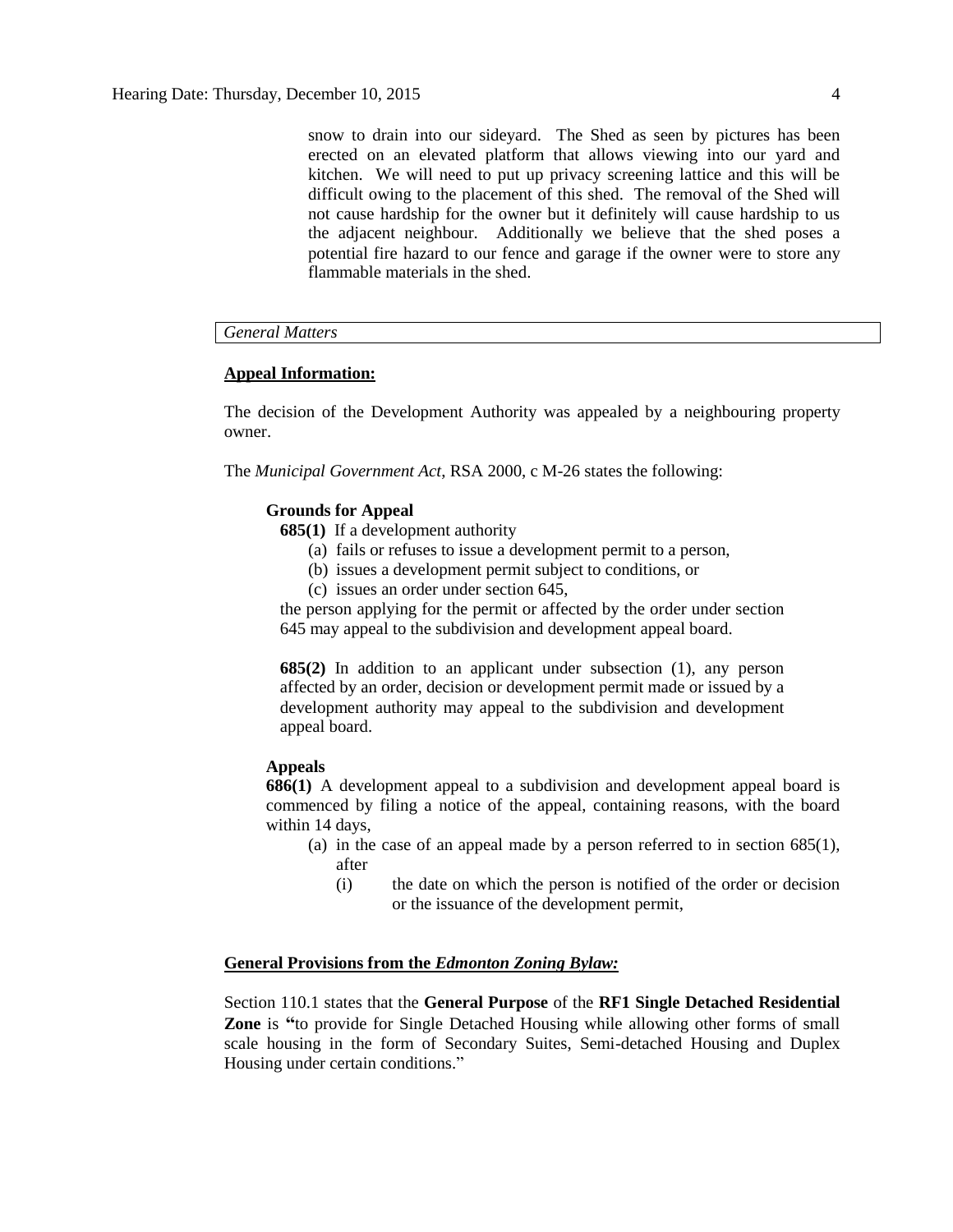Section 814.1 states that the **General Purpose** of the **Mature Neighbourhood Overlay** is "is to ensure that new low density development in Edmonton's mature residential neighbourhoods is sensitive in scale to existing development, maintains the traditional character and pedestrian-friendly design of the streetscape, ensures privacy and sunlight penetration on adjacent properties and provides opportunity for discussion between applicants and neighbouring affected parties when a development proposes to vary the Overlay regulations".

#### *Variance: Accessory Building Side Setback*

Section 50.3(4)(b) states that "an Accessory building or structure shall be located not less than 0.9 m from the Side Lot Line, except where it is a mutual Garage erected on the common property line to the satisfaction of the Development Officer, or where a Garage is placed on the common property line in accordance with the provisions of the RPL Zone, or where the Accessory Building does not exceed the permitted fence height or in the case of Garage Suites, where the minimum Side Setback shall be in accordance with Section 87".

#### **Development Officer's Determination**

"The Shed is 0m from the side property line instead of 0.9m."

#### Notice to Applicant/Appellant

Provincial legislation requires that the Subdivision and Development Appeal Board issue its official decision in writing within fifteen days of the conclusion of the hearing. Bylaw No. 11136 requires that a verbal announcement of the Board's decision shall be made at the conclusion of the hearing of an appeal, but the verbal decision is not final nor binding on the Board until the decision has been given in writing in accordance with the Municipal Government Act.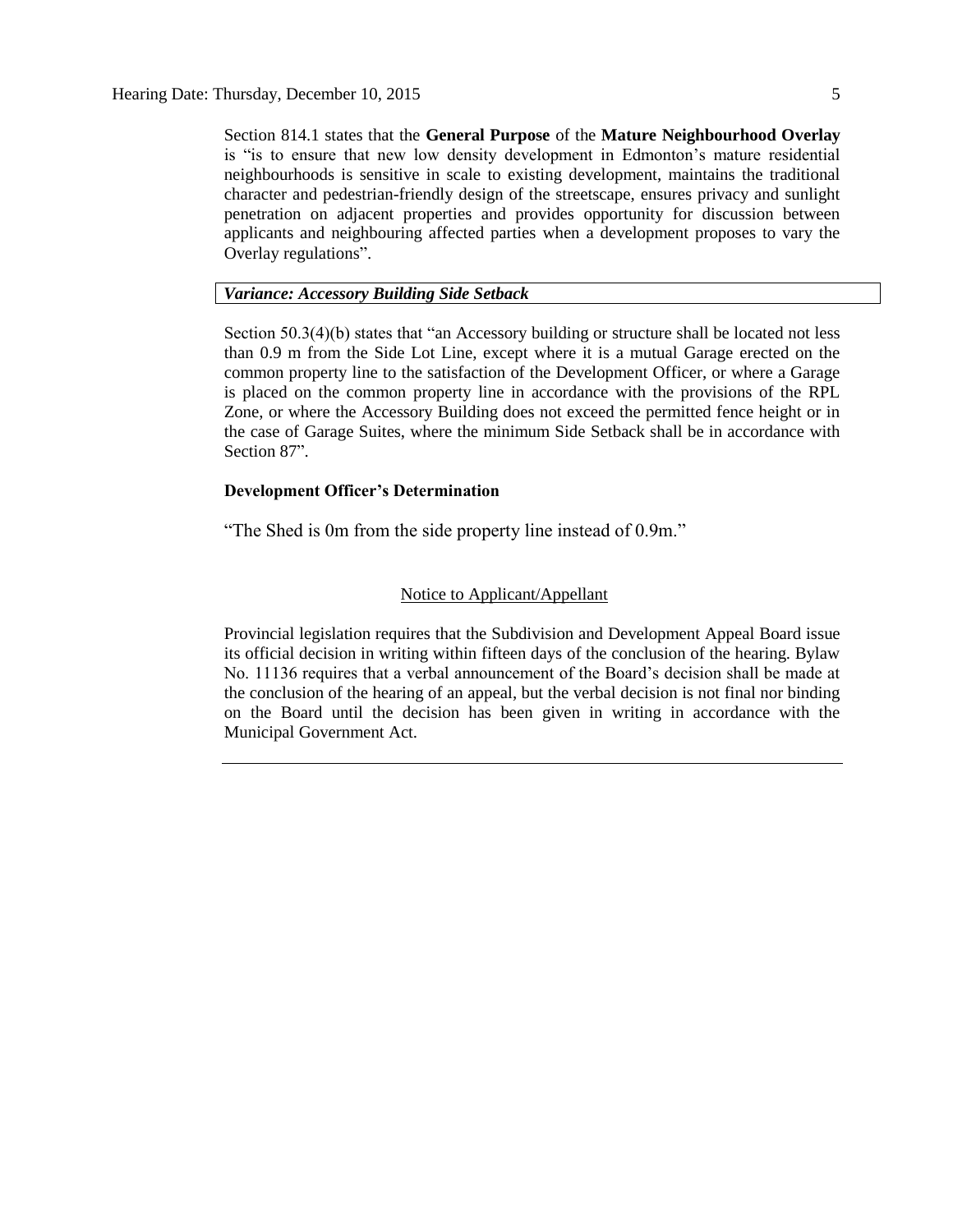

N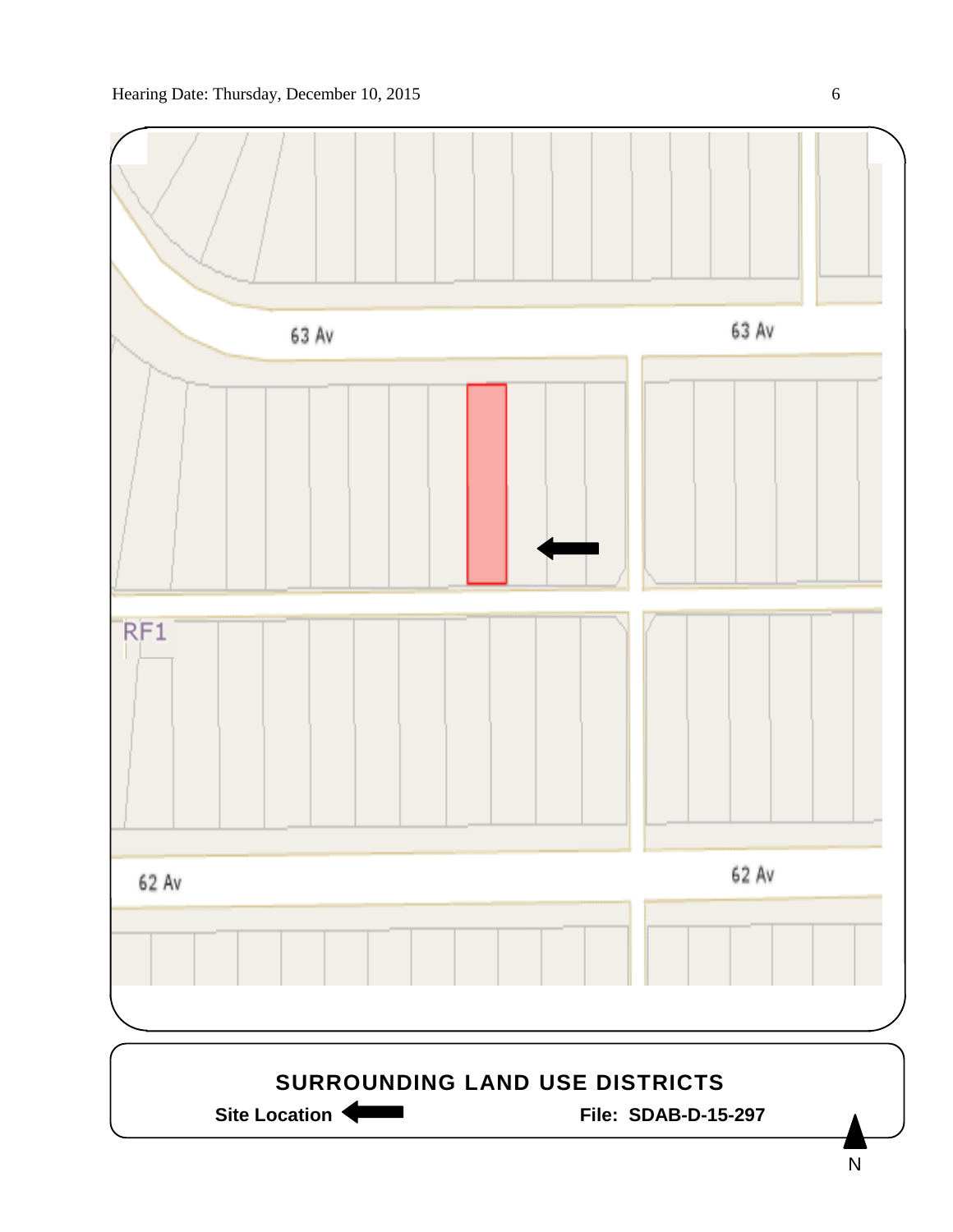ITEM II: 10:30 A.M. FILE: SDAB-D-15-299

| AN APPEAL FROM THE DECISION OF THE DEVELOPMENT OFFICER |                                                                                                           |  |  |  |
|--------------------------------------------------------|-----------------------------------------------------------------------------------------------------------|--|--|--|
| APPELLANT:                                             |                                                                                                           |  |  |  |
| <b>APPLICATION NO.:</b>                                | 179526336-001                                                                                             |  |  |  |
| <b>ADDRESS OF APPELLANT:</b>                           | 16102 - 88 Avenue NW                                                                                      |  |  |  |
| <b>APPLICATION:</b>                                    | To operate a Major Home Based Business<br>(Dog Care and Dog Walking business -<br>AUNTIE LEAH'S DOG CARE) |  |  |  |
| DECISION OF THE<br>DEVELOPMENT AUTHORITY:              | Refused                                                                                                   |  |  |  |
| <b>DECISION DATE:</b>                                  | November 5, 2015                                                                                          |  |  |  |
| <b>DATE OF APPEAL:</b>                                 | November 22, 2015                                                                                         |  |  |  |
| <b>MUNICIPAL DESCRIPTION</b><br>OF SUBJECT PROPERTY:   | 16102 - 88 Avenue NW                                                                                      |  |  |  |
| <b>LEGAL DESCRIPTION:</b>                              | Plan 6594KS Blk 6 Lot 36                                                                                  |  |  |  |
| ZONE:                                                  | RF1-Single Detached Residential Zone                                                                      |  |  |  |
| <b>OVERLAY:</b>                                        | Mature Neighbourhood Overlay                                                                              |  |  |  |
| <b>STATUTORY PLAN:</b>                                 | None                                                                                                      |  |  |  |

## *Grounds for Appeal*

The Appellant provided the following reasons for appealing the decision of the Development Authority:

> I wish to appeal the decision of the D A for a few reasons. The first is, I have lived in this house most of my life in this house & love the area for 52 years. I have had dogs all my life. I'm not one to allow my dogs to bark all the time. I keep my front & back yard clean. I do have a dog that has Hound in him but he's really good unless he's being bugged by squirrels or magpies. But when told enough they stop. I moved back home 10 yrs ago to take care of my Dad. In Feb my dad got admitted into the Misicordia. Then on June 06 I lost my dad. Then my neighbor of  $40+$  years has just been diagnosed with MS  $\&$ the worst kind. So he had to retire from the CITY early. He is now at home a lot more & getting more depressed each day. He called Bylaw the day after my dad passed saying my backyard was full of poop. Then 2 lady Bylaw officers came  $&$  checked the yard  $&$  took pictures, cuz there was nothing. Then the one officer had come back 2 more times  $\&$  was very upset with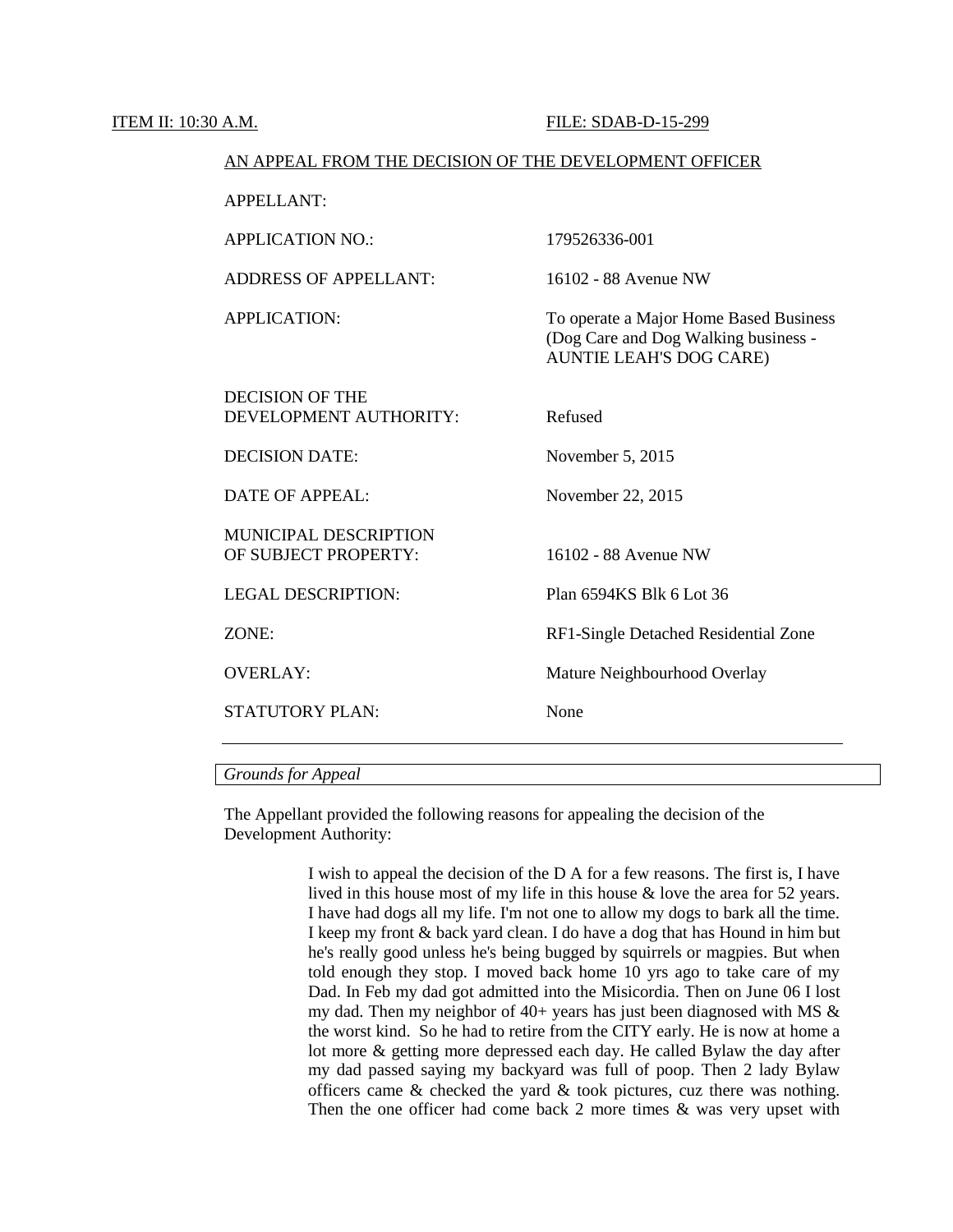wrongfully calling in on someone. Then I get 2 other Bylaw people come saying that I was running a business without a licence. I then tried to explain that I wasn't working & that the paperwork hadn't got there in time & that I just got the refund cheque to go back with all my paperwork as we were talking  $\&$  showed them the cheque  $\&$  papers. I also have the e-mail from Brandon from the first attemptat this. I am waiting to see if the brother of the one who's sick to give me a letter, cuz he has no problem with the dogs. I have letters of reference from most of the people around my house as well as from people that walk by & comment on how well behaved my dogs are. I have worked with 110 dogs a day, with no fights or minor ones & help with any bad behaviors. I'm not building anything or adding anything for my business. I take dogs for walks at the dogpark , cut nails , brush them , go for visit to the hosiptal , to a vets appointment , or even if they have to put down a pet .( No one should be alone or drive ??) Someone always needs an Auntie Leah to help out. I also help people understand dogs so that they can get the right kind of dog. I also take some overnight when there is an emergency or a vacation & they do not want their baby in a kennel. I hope I have my Auntie Leah's Dog Care. Thank you for your time. Leah

#### *General Matters*

#### **Appeal Information:**

The *Municipal Government Act*, RSA 2000, c M-26 states the following:

#### **Grounds for Appeal**

- **685(1)** If a development authority
	- (d) fails or refuses to issue a development permit to a person,
	- (e) issues a development permit subject to conditions, or
	- (f) issues an order under section 645,

the person applying for the permit or affected by the order under section 645 may appeal to the subdivision and development appeal board.

**685(2)** In addition to an applicant under subsection (1), any person affected by an order, decision or development permit made or issued by a development authority may appeal to the subdivision and development appeal board.

#### **Appeals**

**686(1)** A development appeal to a subdivision and development appeal board is commenced by filing a notice of the appeal, containing reasons, with the board within 14 days,

- (b) in the case of an appeal made by a person referred to in section 685(1), after
	- (ii) the date on which the person is notified of the order or decision or the issuance of the development permit,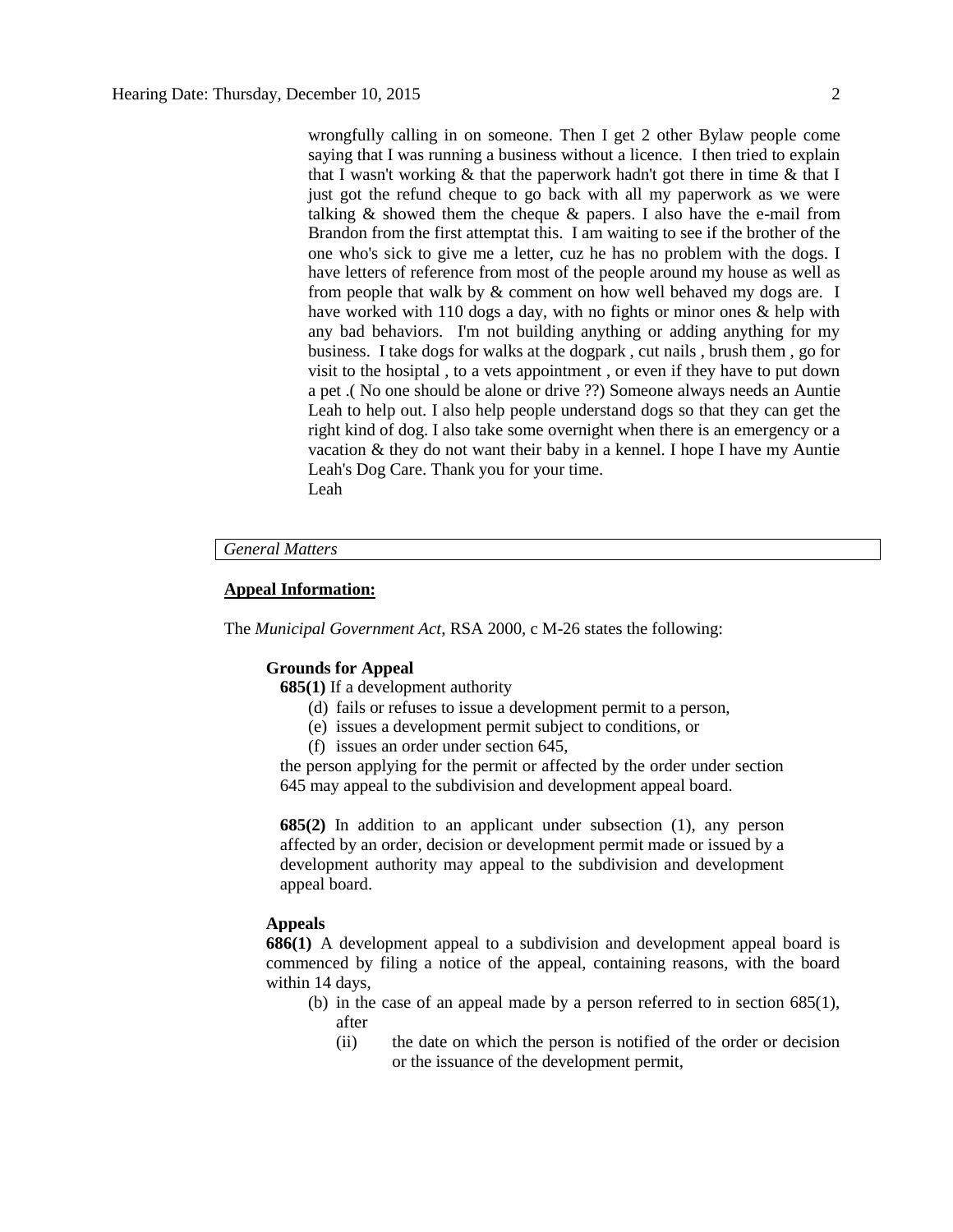The Board is advised that the decision of refusal by the Development Officer is dated November 5, 2015 and the Notice of Appeal was filed 17 days later on November 22, 2015.

#### **General Provisions from the** *Edmonton Zoning Bylaw:*

Section 110.1 states that the **General Purpose** of the **RF1 Single Detached Residential Zone** is **"**to provide for Single Detached Housing while allowing other forms of small scale housing in the form of Secondary Suites, Semi-detached Housing and Duplex Housing under certain conditions."

Section 814.1 states that the **General Purpose** of the **Mature Neighbourhood Overlay** is "is to ensure that new low density development in Edmonton's mature residential neighbourhoods is sensitive in scale to existing development, maintains the traditional character and pedestrian-friendly design of the streetscape, ensures privacy and sunlight penetration on adjacent properties and provides opportunity for discussion between applicants and neighbouring affected parties when a development proposes to vary the Overlay regulations".

Under Section 110.3(7), **Major Home Based Business** is a **Discretionary Use** in the RF1 Single Detached Residential Zone.

Under Section 7.3(7), **Major Home Based Business** means development consisting of the use of an approved Dwelling or Accessory building by a resident of that Dwelling for one or more businesses such businesses may generate more than one business associated visit per day. The business use must be secondary to the residential Use of the building and shall not change the residential character of the Dwelling or Accessory building. The Dwelling may be used as a workplace by a non-resident. This Use Class includes Bed and Breakfast Operations but does not include General Retail Sales.

#### *Outdoor Storage*

Section 75(5) states that "there shall be no outdoor business activity, or outdoor storage of material or equipment associated with the business. Indoor storage related to the business activity shall be allowed in either the Dwelling or Accessory buildings".

#### **Development Officer's Determination**

"The dogs have unlimited access between outside and in. having dos outside would be considered outdoor activity which is not allowed for a major home based business".

#### *Use More Appropriately Located in Commercial or Industrial Zone*

Section 75(9) states that "the Major Home Based Business shall not be allowed if, in the opinion of the Development Officer, such Use would be more appropriately located in a Commercial or Industrial Zone having regard for the overall compatibility of the Use with the residential character of the area".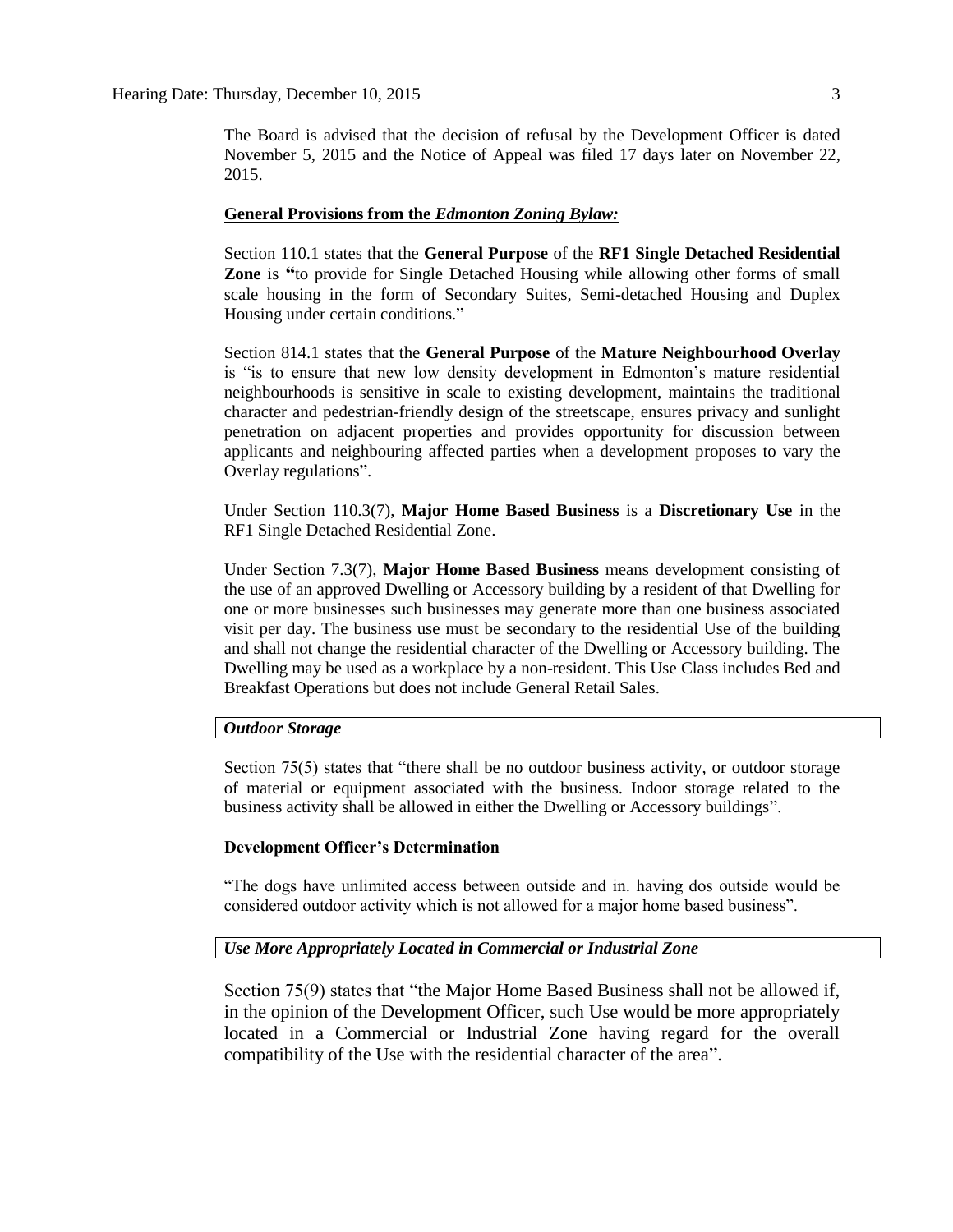#### **Development Officer's Determination**

"There are various complaints on the property regarding the amount of dogs, defecation and excessive barking. Therefore, in the opinion of the development officer it is not compatible with a residential area, and would be more appropriate for a commercial or industrial zone".

#### Notice to Applicant/Appellant

Provincial legislation requires that the Subdivision and Development Appeal Board issue its official decision in writing within fifteen days of the conclusion of the hearing. Bylaw No. 11136 requires that a verbal announcement of the Board's decision shall be made at the conclusion of the hearing of an appeal, but the verbal decision is not final nor binding on the Board until the decision has been given in writing in accordance with the Municipal Government Act.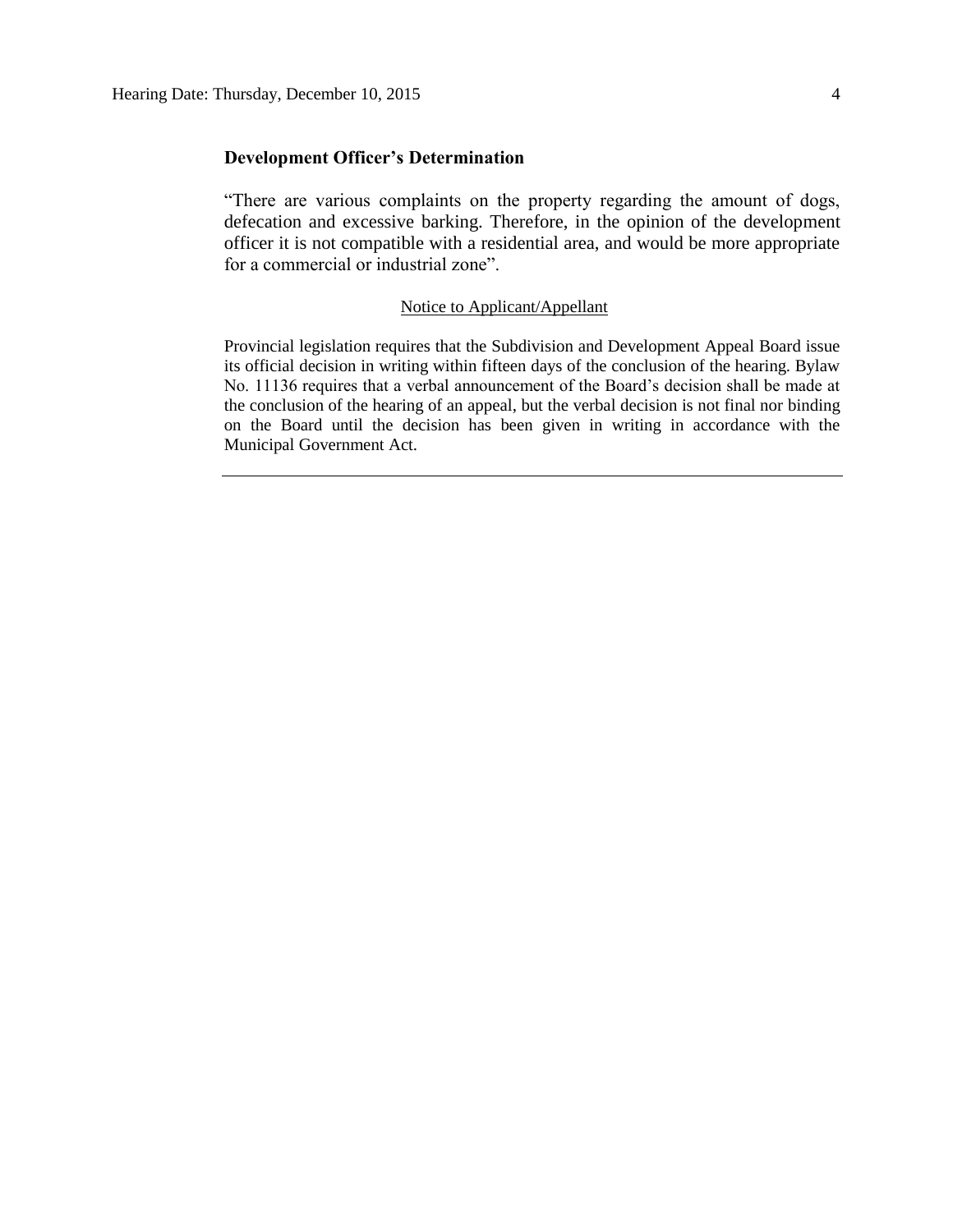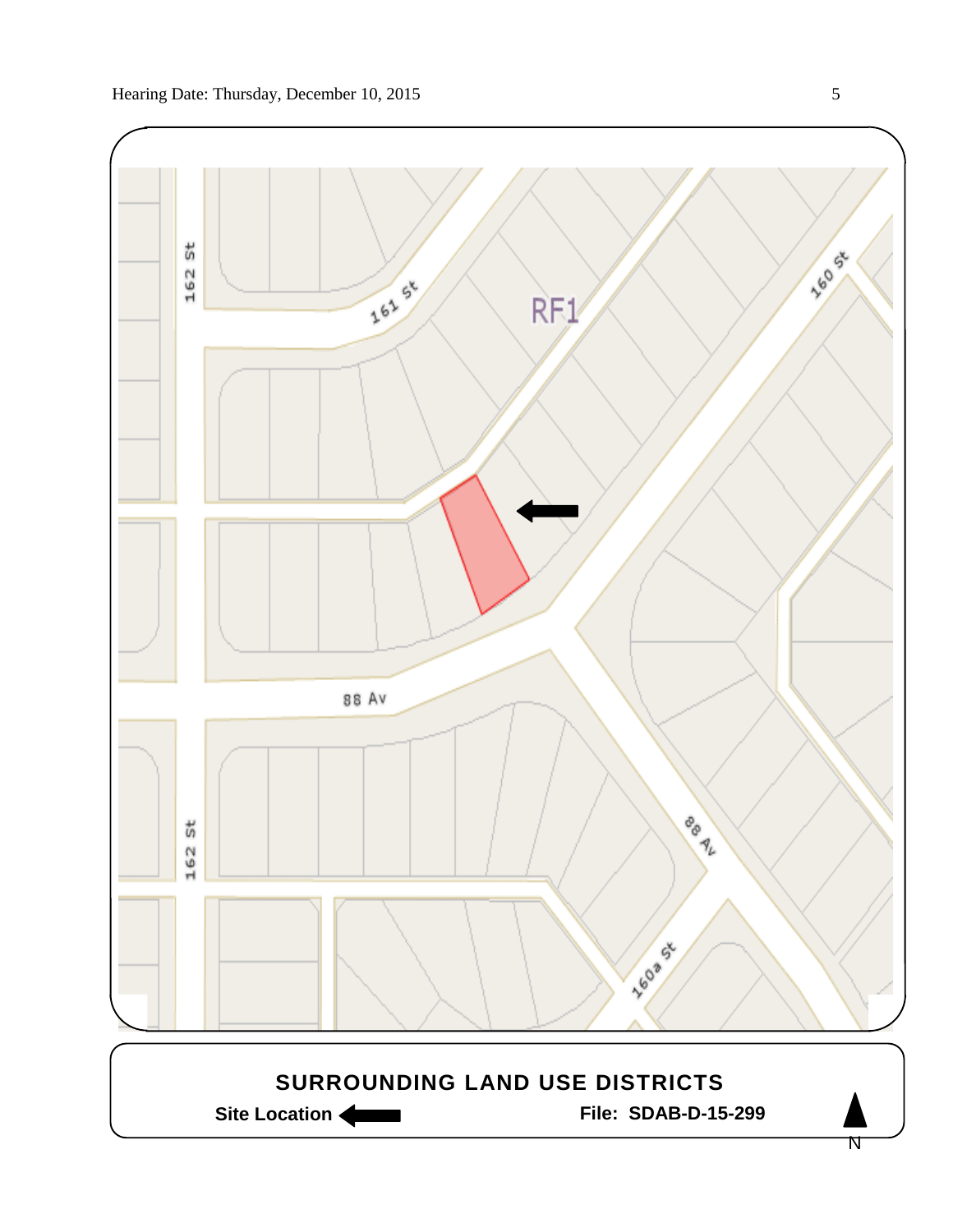## *BUSINESS LAID OVER*

| SDAB-D-15-280 | An appeal to construct a Minor Impact Utility Services Use Building          |  |  |  |  |
|---------------|------------------------------------------------------------------------------|--|--|--|--|
|               | (EPCOR Training facility)                                                    |  |  |  |  |
|               | <b>January 6, 2016</b>                                                       |  |  |  |  |
| SDAB-D-15-293 | An appeal to construct exterior alterations to a Professional, Financial and |  |  |  |  |
|               | Office Support Services Use building (Karst Properties Parking Expansion –   |  |  |  |  |
|               | Proposed New Parking Lot Layout)                                             |  |  |  |  |
|               | <b>January 7, 2016</b>                                                       |  |  |  |  |
| SDAB-D-15-298 | An appeal to erect an over height Fence (5.44 m in length on west property   |  |  |  |  |
|               | line at 2.44 m in Height) in the Rear Yard of a Single Detached House        |  |  |  |  |
|               | <b>January 13 or 14, 2016</b>                                                |  |  |  |  |
| SDAB-D-15-247 | An appeal to change the use of "Building E" from Professional, Financial     |  |  |  |  |
|               | and Office Support Services to General Retail Stores and to construct        |  |  |  |  |
|               | interior and exterior alterations (increase building size and change         |  |  |  |  |
|               | dimensions, revision to parking layout and Drive-thru).                      |  |  |  |  |
|               | <b>March 9 or 10, 2016</b>                                                   |  |  |  |  |
| SDAB-D-15-236 | An appeal to comply with six Orders to acquire valid development permits     |  |  |  |  |
| to 241        | by September 25, 2015 or cease the Use and demolish and remove all           |  |  |  |  |
|               | materials by September 25, 2015; and to comply with all conditions of        |  |  |  |  |
|               | development permit No. 149045660-001.                                        |  |  |  |  |
|               | <b>February 17 or 18, 2016</b>                                               |  |  |  |  |
| SDAB-D-15-252 | An appeal to change the se from an Indoor Participant Recreation Service to  |  |  |  |  |
|               | a Religious Assembly with a capacity of 456 seats, and to construct interior |  |  |  |  |
|               | alterations (SouthWest Muslim Community Centre.                              |  |  |  |  |
|               | February 10 or 11, 2016                                                      |  |  |  |  |
| SDAB-D-15-268 | An appeal to Leave as built a Single Detached House.                         |  |  |  |  |
|               | Date to be determined                                                        |  |  |  |  |

## *APPEAL HEARINGS TO BE SCHEDULED*

| 176406166-003 | An appeal to convert a half of Semi-detached Housing to 3 Dwellings of                                       |  |  |
|---------------|--------------------------------------------------------------------------------------------------------------|--|--|
|               | Apartment Housing and to construct interior alterations (existing without                                    |  |  |
|               | permits, 1 Dwelling above grade, Dwellings below grade).                                                     |  |  |
|               | <b>December 16, 2015</b>                                                                                     |  |  |
| 160474324-004 | An appeal to replace Roof Off-premises Sign with (1) roof mounted Minor                                      |  |  |
|               | Digital On-premises Off-premises Sign (1319416 ALBERTA LTD.)                                                 |  |  |
|               | <b>December 16, 2015</b>                                                                                     |  |  |
| 163727651-001 | An appeal to operate a Temporary Non-Accessory Parking Lot for two<br>years (December 2015 to December 2017) |  |  |
|               | <b>January 6 or 7, 2016</b>                                                                                  |  |  |
| 176013858-001 | An appeal to construct a Single Detached House with a rear attached                                          |  |  |
|               | Garage, a front veranda, fireplace, basement development (NOT to be used                                     |  |  |
|               | as an additional Dwelling)                                                                                   |  |  |
|               | <b>January 13 or 14, 2016</b>                                                                                |  |  |